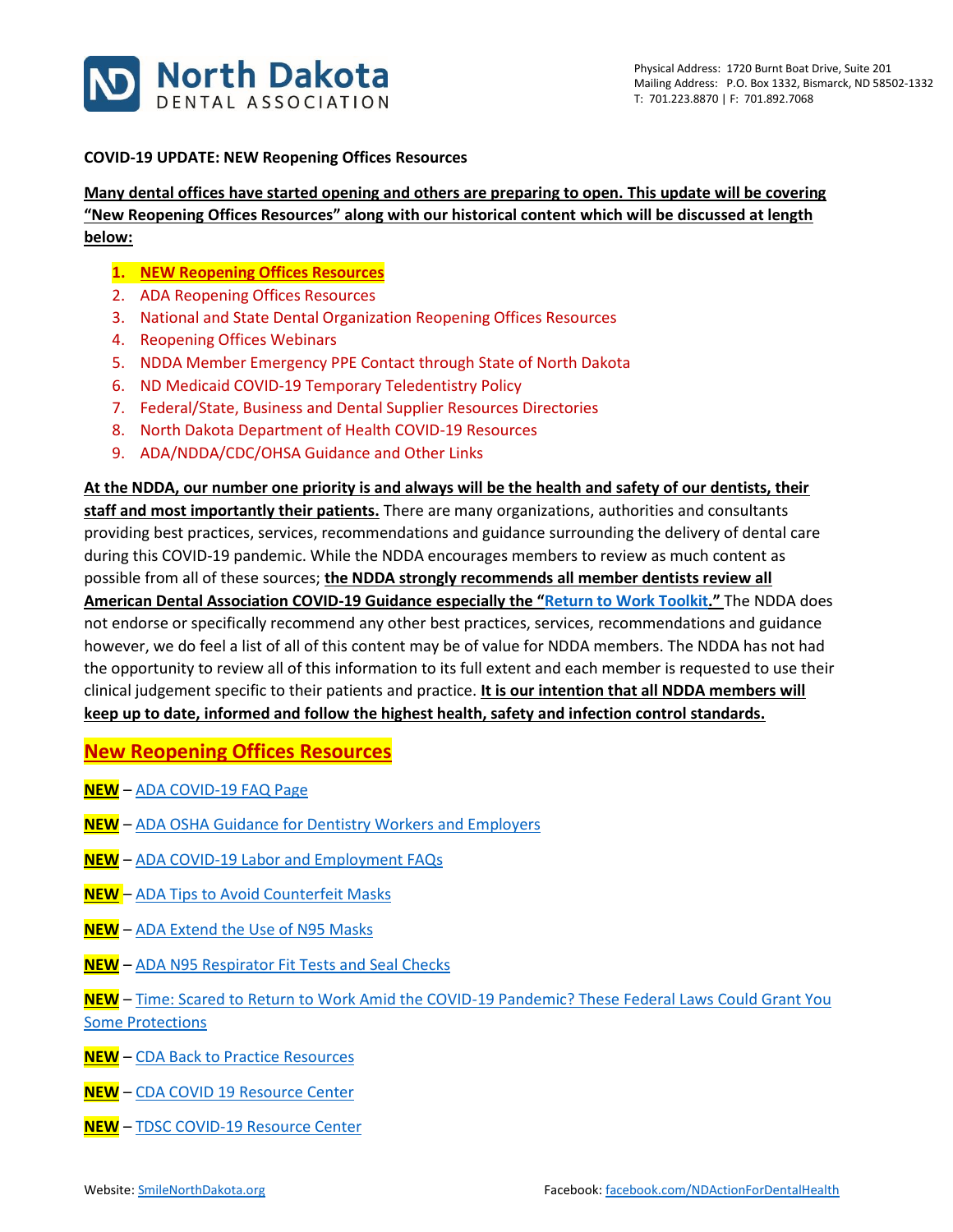

- **NEW** State of California [Guidance for Resuming Deferred and Preventive Dental Care](https://www.cdph.ca.gov/Programs/CID/DCDC/Pages/Guidance-for-Resuming-Deferred-and-Preventive-Dental-Care--.aspx)
- **NEW** CMS COVID-19 FAQ Page [for State Medicaid and CHIP Agencies](https://www.medicaid.gov/state-resource-center/downloads/covid-19-new-faqs.pdf)

### **ADA Reopening Offices Resources**

[ADA Interim Guidance "Return to Work ToolKit"](https://pages.ada.org/return-to-work-toolkit-american-dental-association?utm_campaign=covid-19-Return-to-Work-Toolkit&utm_source=cpsorg-alert-bar&utm_medium=cpsalertbar-virus&utm_content=covid-19-interim-return-to-work)

- **NEW** [ADA COVID-19 FAQ Page](https://success.ada.org/en/practice-management/patients/coronavirus-frequently-asked-questions?utm_source=cpsorg&utm_medium=covid-nav&utm_content=nav-faq&utm_campaign=covid-19)
- **NEW** [ADA OSHA Guidance for Dentistry Workers and Employers](https://success.ada.org/~/media/CPS/Files/COVID/OSHA_Guidance_For_Dentistry_Workers_And_Employers.pdf?utm_source=cpsorg&utm_medium=covid-resources-lp-safety&utm_content=cv-safety-osha-guidelines&utm_campaign=covid-19)
- **NEW** [ADA COVID-19 Labor and Employment FAQs](https://success.ada.org/~/media/CPS/Files/COVID/COVID-19_Employment_Law_FAQs.pdf)
- **NEW** [ADA Tips to Avoid Counterfeit Masks](https://success.ada.org/~/media/CPS/Files/COVID/ADA_TipsToAvoidCounterfeitMasks.pdf?utm_source=sl-societies&utm_medium=sl-wuw&utm_content=cv-counterfeitmask&utm_campaign=covid-19)
- **NEW** [ADA Extend the Use of N95 Masks](https://success.ada.org/~/media/CPS/Files/COVID/ADA_Extending_Use_Of_N95_Masks.pdf??utm_source=cpsorg&utm_medium=updatesection&utm_content=cv-safety-clinical-extend-N95-masks&utm_campaign=covid-19)
- **NEW** [ADA N95 Respirator Fit Tests and Seal Checks](https://success.ada.org/~/media/CPS/Files/COVID/Conducting_Respirator_Fit_Tests_And_Seal_Checks.pdf?utm_source=cpsorg&utm_medium=covid-main-lp&utm_content=cv-n95-respirator-fit-tests-and-seal-checks&utm_campaign=covid-19)
- [ADA State Mandates and Recommendations Map](https://success.ada.org/en/practice-management/patients/covid-19-state-mandates-and-recommendations)
- [ADA Dental Benefits: Handling Contract Negotiations](https://success.ada.org/~/media/CPS/Files/COVID/Contract_Negotiations.pdf)
- [ADA Dental Benefits: Handling Eligibility Verification](https://success.ada.org/~/media/CPS/Files/COVID/Eligibility_verification.pdf)
- [On-Demand Webinar: COVID-19 Infection Control Protocols & Procedures](https://ebusiness.ada.org/Education/viewcourse.aspx?id=400)
- [On-Demand Webinar: OSAP on Respiratory Protection in the Era of COVID-19](https://success.ada.org/en/practice-management/patients/digital-events/ada-and-osap-respiratory-protection-in-the-era-of-covid-19-webinar?utm_source=adaorg&utm_medium=virus-alertbar&utm_content=cv-safety-osap-webinar-042420&utm_campaign=covid-19)
- [ADA Interim Mask and Face Shield Guidelines](https://success.ada.org/~/media/CPS/Files/COVID/ADA_Interim_Mask_and_Face_Shield_Guidelines.pdf)
- [ADA Understanding Mask Types](https://success.ada.org/~/media/CPS/Files/COVID/ADA_COVID19_UnderstandingMasks.pdf)
- [ADA What to Do if Someone on Your Staff Tests Positive for COVID-19](https://success.ada.org/~/media/CPS/Files/COVID/A_Positive_COVID-19_Test_Result_On_Your_Staff.pdf)
- [ADA Statement on Reimbursement for PPE](https://success.ada.org/~/media/CPS/Files/COVID/ADA_Third_Party_Payer_Reimbursement_for_PPE.pdf?utm_source=cpsorg&utm_medium=covid-main-lp-pm&utm_content=cv-pm-tpp-ppe&utm_campaign=covid-19)
- [ADA Statement on Reimbursement for Temporary Procedures](https://success.ada.org/~/media/CPS/Files/COVID/ADA_Third_Party_Payer_Reimbursement_for_Temporary_Procedures.pdf?utm_source=cpsorg&utm_medium=covid-main-lp-pm&utm_content=cv-pm-tpp-temp-procedures&utm_campaign=covid-19)
- [ADA Interim Guidance to Teledentistry](https://success.ada.org/~/media/CPS/Files/COVID/ADA_COVID_Coding_and_Billing_Guidance.pdf?_ga=2.97948636.2132421290.1584909044-247932367.1547599179)
- [ADA Interim Guidance Flowcharts for Minimizing Risk of COVID-19 Transmission](https://www.ada.org/~/media/CPS/Files/COVID/ADA_COVID_Int_Guidance_Treat_Pts.pdf?utm_source=adaorg&utm_medium=covid-resources-lp&utm_content=cv-pm-ebd-interim-response&utm_campaign=covid-19)
- [ADA Interim Guidance for Minimizing Risk of COVID-19 Transmission](https://www.ada.org/~/media/CPS/Files/COVID/ADA_Int_Guidance_Mgmt_Emerg-Urg_Dental_COVID19.pdf?utm_source=adaorg&utm_medium=covid-resources-lp&utm_content=cv-pm-ebd-interim-flowchart&utm_campaign=covid-19)
- [OSHA Guidance Summary: Preparing Workplaces for COVID-19](https://success.ada.org/~/media/CPS/Files/COVID/OSHA_Guidance_on_Preparing_Workplaces_for_COVID-19.pdf?utm_source=adaorg&utm_medium=covid-resources-lp&utm_content=cv-safety-osha&utm_campaign=covid-19)
- [ADA Hand Hygiene for the Dental Team](https://success.ada.org/en/practice-management/dental-practice-success/dps-spring-2020/hand-hygiene-for-the-dental-team?utm_source=adaorg&utm_medium=covid-resources-lp&utm_content=hand-hygiene&utm_campaign=covid-19)
- ADA How [do I ethically continue to see patients during the COVID-19 pandemic?](https://www.ada.org/~/media/CPS/Files/COVID/ADA_COVID_How_Do_I_Ethically_See_Patients_During_Pandemic.pdf)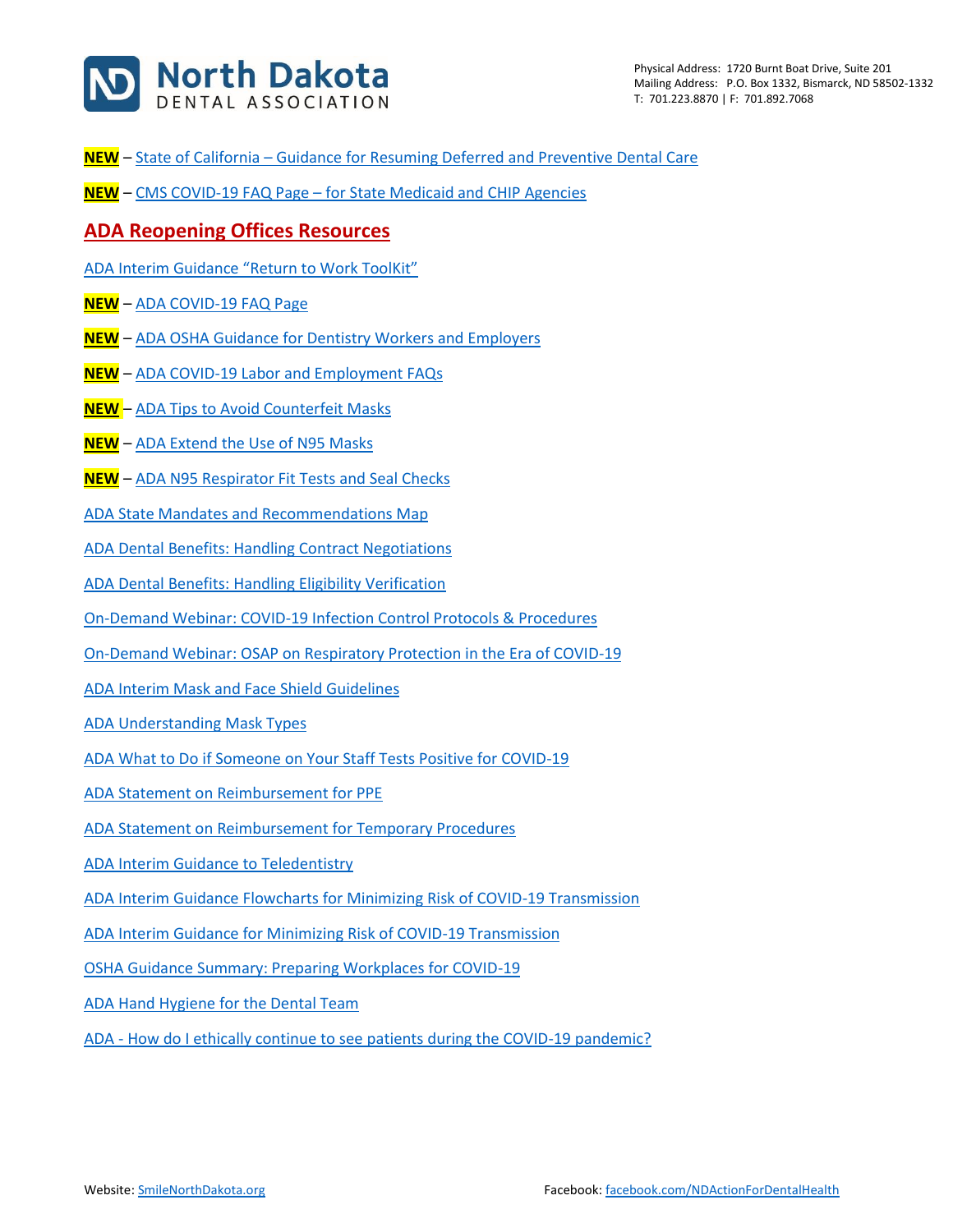

# **National and State Dental Organization Reopening Offices Resources**

**Very Comprehensive:**

[OSAP COVID-19 Toolkit](https://www.osap.org/page/COVID-19)

[AAOMS COVID-19 Resources](https://www.aaoms.org/practice-resources/covid-19-updates)

[AGD COVID-19 Resources](https://www.agd.org/coronavirus)

[AAPD COVID-19 Resources](https://www.aapd.org/about/about-aapd/news-room/covid-19/)

[AAO COVID-19 Resources](https://www1.aaoinfo.org/covid-19/)

**NEW** – State of California – [Guidance for Resuming Deferred and Preventive Dental Care](https://www.cdph.ca.gov/Programs/CID/DCDC/Pages/Guidance-for-Resuming-Deferred-and-Preventive-Dental-Care--.aspx)

[Minnesota Board of Dentistry COVID-19 Resources and Guidance](https://mn.gov/boards/dentistry/current-licensee/resources/covid19/)

**Other Resources:**

**NEW** – [Time: Scared to Return to Work Amid the COVID-19 Pandemic? These Federal Laws Could Grant You](https://time.com/5832140/going-back-to-work-coronavirus-rights/)  [Some Protections](https://time.com/5832140/going-back-to-work-coronavirus-rights/)

[Wall Street Journal: Going Back to Work: Tips on What Your Boss Can](https://www.wsj.com/articles/going-back-to-work-tips-on-what-your-boss-canand-cantmake-you-do-11587682455?mod=searchresults)—and Can't—Make You Do

[Fargo Forum: Not Quite ready to Return to Work During COVID-19? Your Job Could be in Jeopardy](https://www.inforum.com/newsmd/coronavirus/6467396-Not-quite-ready-to-return-to-work-during-COVID-19-Your-job-could-be-in-jeopardy)

[Fargo Forum/Bismarck Tribune/Grand Forks Herald/Dickinson Press](https://www.inforum.com/newsmd/coronavirus/6461683-North-Dakota-dentists-get-OK-to-resume-routine-dental-care-on-May-1)– North Dakota Dentists Going Back to [Work](https://www.inforum.com/newsmd/coronavirus/6461683-North-Dakota-dentists-get-OK-to-resume-routine-dental-care-on-May-1)

**NEW** – [CDA Back to Practice Resources](https://www.cda.org/Home/Practice/Back-to-Practice)

**NEW** – [CDA COVID 19 Resource Center](https://www.cda.org/Home/News-and-Events/COVID-19-coronavirus-Updates)

**NEW** – [TDSC COVID-19 Resource Center](https://dentalsupplies.tdsc.com/coronavirus?utm_source=hs_email&utm_medium=email&utm_content=87503024&_hsenc=p2ANqtz-_7MVVipqYWy9aYBK-OqTyRw4nE73y-KBElY7Zq3RmgV69d8NXrMCd4ot5jsqWRl5RvP-QFx9t2aIw7oMEW8JCCdrzahTkWlezM9Qwdn4biN-hegcU&_hsmi=87503024)

[Reopen Dental Office Post COVID-19: 10 Points to Consider](https://www.smilenorthdakota.org/docs/librariesprovider39/north-dakota/reopen-dental-office-post-covid-19-10-points-to-consider.pdf?sfvrsn=2)

[Texas Dental Association Reopening Guidelines](https://www.tda.org/Portals/0/COVID/TDA%20Final%20Guidelines%20Reopening%20Dental%20Offices_April%2021_2020.pdf?ver=2020-04-26-155158-407)

### **Reopening Offices Webinars**

[ADA On-Demand Webinar: COVID-19 Infection Control Protocols & Procedures](https://ebusiness.ada.org/Education/viewcourse.aspx?id=400)

[ADA On-Demand Webinar: OSAP on Respiratory Protection in the Era of COVID-19](https://success.ada.org/en/practice-management/patients/digital-events/ada-and-osap-respiratory-protection-in-the-era-of-covid-19-webinar?utm_source=adaorg&utm_medium=virus-alertbar&utm_content=cv-safety-osap-webinar-042420&utm_campaign=covid-19)

[On-Demand Webinar: CDC Sequence for COVID-19: How Do You Properly Donn and Doff PPE for Airborn,](https://www.vumedi.com/video/ppe-donning-and-doffing-cdc-sequence-for-covid-19/)  [Dropplet and Contact Precautions?](https://www.vumedi.com/video/ppe-donning-and-doffing-cdc-sequence-for-covid-19/)

[CDA On-Demand Webinar: Colorado Dental Association](https://vimeo.com/409980125?ref=em-share) – Town Hall: Frequently Asked Member Questions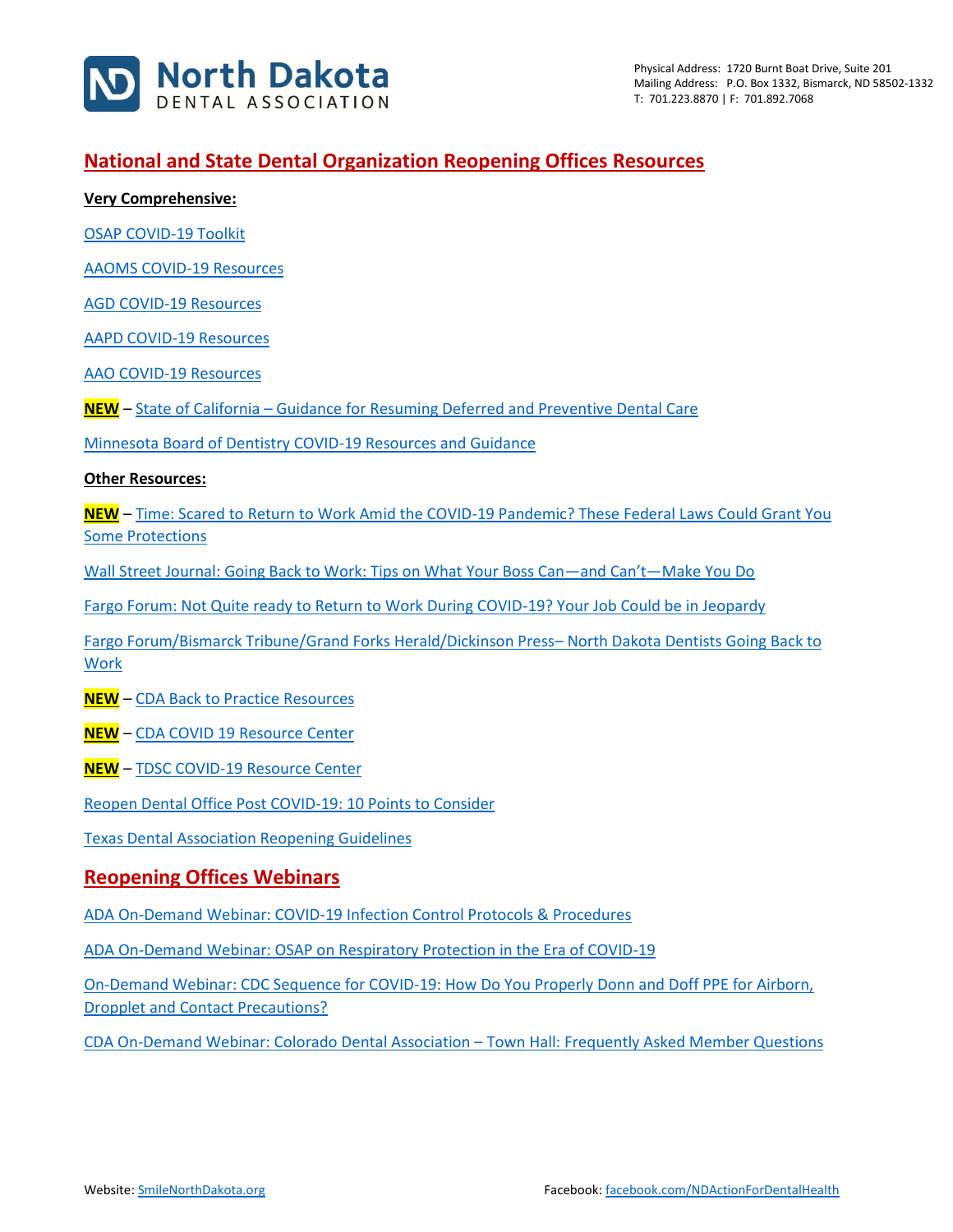

# **NDDA Member Emergency PPE Contact through State of North Dakota**

### **NDDA member dentists should call 701-328-0707, the NDDoH Operation Center, for assistance**

**coordinating with regional LPH PPE fit testing sites.** The NDDoH Operation Center will reach out to the regional LPH fit tester to determine capacity. If they do not have the capacity, the DOC will work to have the request for assistance filled. NDDA member dentists are able, as essential health care providers, to order PPE supplies, to include N95 respirators, from the ND state medical cache for dental emergency services only. You will need to sign up to order supplies a[t http://hanassets.nd.gov/.](http://hanassets.nd.gov/) When ordering, you will need to identify your office's anticipated need for a 2-week period and will also need to indicate the number of employees who are providing direct care for emergency services on the Customer Note section at the very end of the online order form. All information is required.

# **ND Medicaid COVID-19 Temporary Teledentistry Policy**

ND Medicaid issued a temporary teledentistry policy to provide flexibility for members and providers to receive and deliver services. **This policy covers services rendered on dates of service that fall between March 20, 2020 and the date the national emergency, as authorized in Title V of the Stafford Act, is declared over.**

**NEW** – CMS COVID-19 FAQ Page – [for State Medicaid and CHIP Agencies](https://www.medicaid.gov/state-resource-center/downloads/covid-19-new-faqs.pdf)

ND Medicaid Teledentistry – [COVID-19 Temporary Policy](http://www.nd.gov/dhs/info/covid-19/docs/policy-medicaid-temporary-teledentistry.pdf)

[ADA Interim Guidance to Teledentistry](https://success.ada.org/~/media/CPS/Files/COVID/ADA_COVID_Coding_and_Billing_Guidance.pdf?_ga=2.97948636.2132421290.1584909044-247932367.1547599179)

The NDDA would like to thank all members working to provide remote care and access to North Dakota Medicaid patients at this time.

## **Federal/State, Business, Dental Supplier Resources Directories**

[Business Resource Directory](https://www.smilenorthdakota.org/docs/librariesprovider39/default-document-library/business-covid-19-resource-directory1.pdf?sfvrsn=2)

[Federal and State Agency Resource Directory](https://www.smilenorthdakota.org/docs/librariesprovider39/default-document-library/federal-amp-state-covid-19-resource-directory.pdf?sfvrsn=2)

[Patterson Dental Practice Reopening Resources and Considerations](https://liveshareeast3.seismic.com/i/7cwb0gfE0zY8p___PLUSSIGNQvwPnOcqlKegQd3NsJ___nEnirL1LKTxBKzmkh9ZYyjKxz1yKPLUSSIGNnRQWXIJ47DEvJGue2TzPLUSSIGNv11rA1LCRFqmWss0OL0lBWUQqfcQeXrU4mh1___NUQ___cBAi)

Henry Schein Dental Practice Startup Checklists After an [Unplanned Extended Closure](https://www.smilenorthdakota.org/docs/librariesprovider39/north-dakota/henry-shien-practice-startup-checklist-after-an-unplanned-extended-closure.pdf?sfvrsn=2) and [Planned Extended](https://www.smilenorthdakota.org/docs/librariesprovider39/north-dakota/henry-shien-practice-startup-checklist-after-a-planned-extended-closure.pdf?sfvrsn=2)  **[Closure](https://www.smilenorthdakota.org/docs/librariesprovider39/north-dakota/henry-shien-practice-startup-checklist-after-a-planned-extended-closure.pdf?sfvrsn=2)** 

[NDDA PPE Resources and Local Suppliers, Manufactures and Dental Labs](https://www.smilenorthdakota.org/docs/librariesprovider39/north-dakota/ppe-resources---5-4-20.pdf?sfvrsn=2)

#### **Identifying Grey Market and Counterfeit PPE Products Resources:**

The COVID-19 pandemic and short supply of N95/KN95 masks, other PPE, and test kits combine to create increased potential for unscrupulous activity and counterfeit products. **You are urged to exercise extreme caution if offered an opportunity to purchase PPE, test kits and other supplies from non-traditional suppliers or supply chains.**

[FDA Establishment Registration & Device Listing](https://www.accessdata.fda.gov/scripts/cdrh/cfdocs/cfRL/rl.cfm)

[CDC National Personal Protective Technology Laboratory \(NPPTL\)](https://www.cdc.gov/niosh/npptl/respirators/testing/NonNIOSH.html)